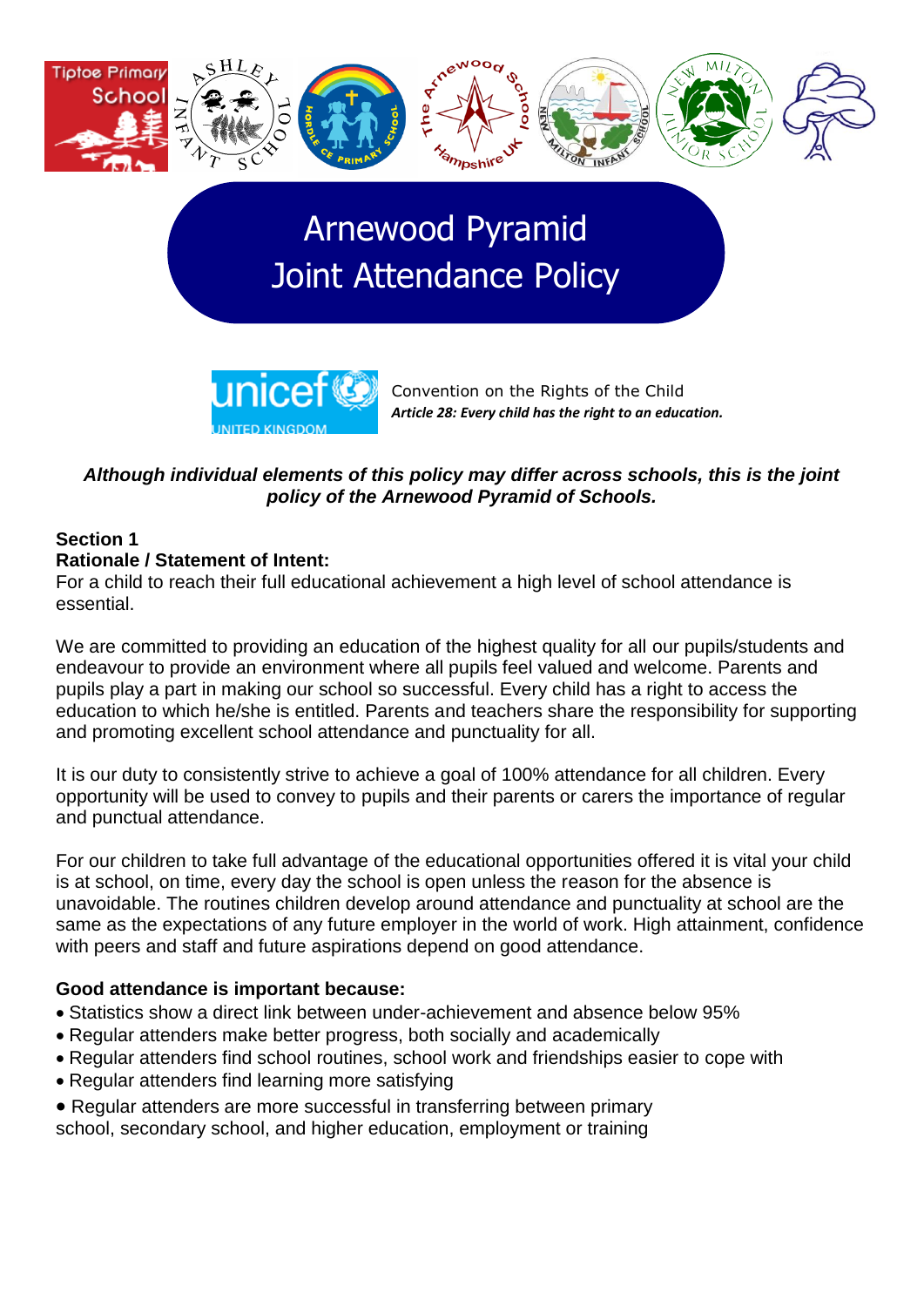# **Section 2: Operating the Policy**

### **1. Promoting Good Attendance**

The foundation for good attendance is a strong partnership between the school, parents and the child.

To help us all to focus on this we will:

- Provide information on matters related to attendance in our regular Newsletter
- Report to you on how your child is performing in school, what their attendance and punctuality rate is and how this relates to their attainment
- Celebrate good attendance by displaying individual and class achievements
- Reward good or improving attendance

# **2. Roles and Responsibilities:**

# **Responsibilities of the School's Attendance Leader**

A member of the Senior Leadership Team will oversee, direct and co-ordinate the school's work in promoting regular and improved attendance and will ensure the Attendance Policy is consistently applied throughout the school. This person will also ensure that attendance is both recorded accurately and analysed. (S)he will ensure that attendance issues are identified at an early stage and that support is put in place to deal with any difficulties.

If absence is frequent or continuous, except where a child is clearly unwell, staff will discuss with parent/carers the need and reasons for their child's absence and will encourage them to keep absences to a minimum. A note or explanation from a pupil's home does not mean an absence becomes authorised. The decision whether or not to authorise an absence **will always rest with the school**.

# **Responsibilities of Classroom Staff:**

- Ensure that all students are registered accurately
- Promote & reward good attendance at all appropriate opportunities.

Liaise with the Attendance Leader on matters of attendance and punctuality and communicate any concerns or underlying problems that may account for a child's absence.

# **Responsibilities of pupils:**

- Attend every day unless they are ill or have an authorised absence.
- Arrive in school on time.

# **Responsibilities of Parents and Carers:**

Ensuring your child's regular attendance at school is a parent/carers legal responsibility (section of the 1996 Education Act) and permitting absence from school that is not authorised by the school creates an offence in law.

Parents will:

- Inform the school on the first day of absence before 9.30am.
- Take responsibility for registering at the Reception Desk if their child is late or are leaving the school site during school hours.
- Notify the school, using the Leave of Absence form, of any planned absences well in advance.
- Support the school with their child in aiming for 100% attendance each year.
- Make sure that any absence is clearly accounted for by phone on the first and subsequent days of absence
- Avoid taking their child out of school for non-urgent medical or dental appointments.
- Only request for leave of absence if it is for an exceptional circumstance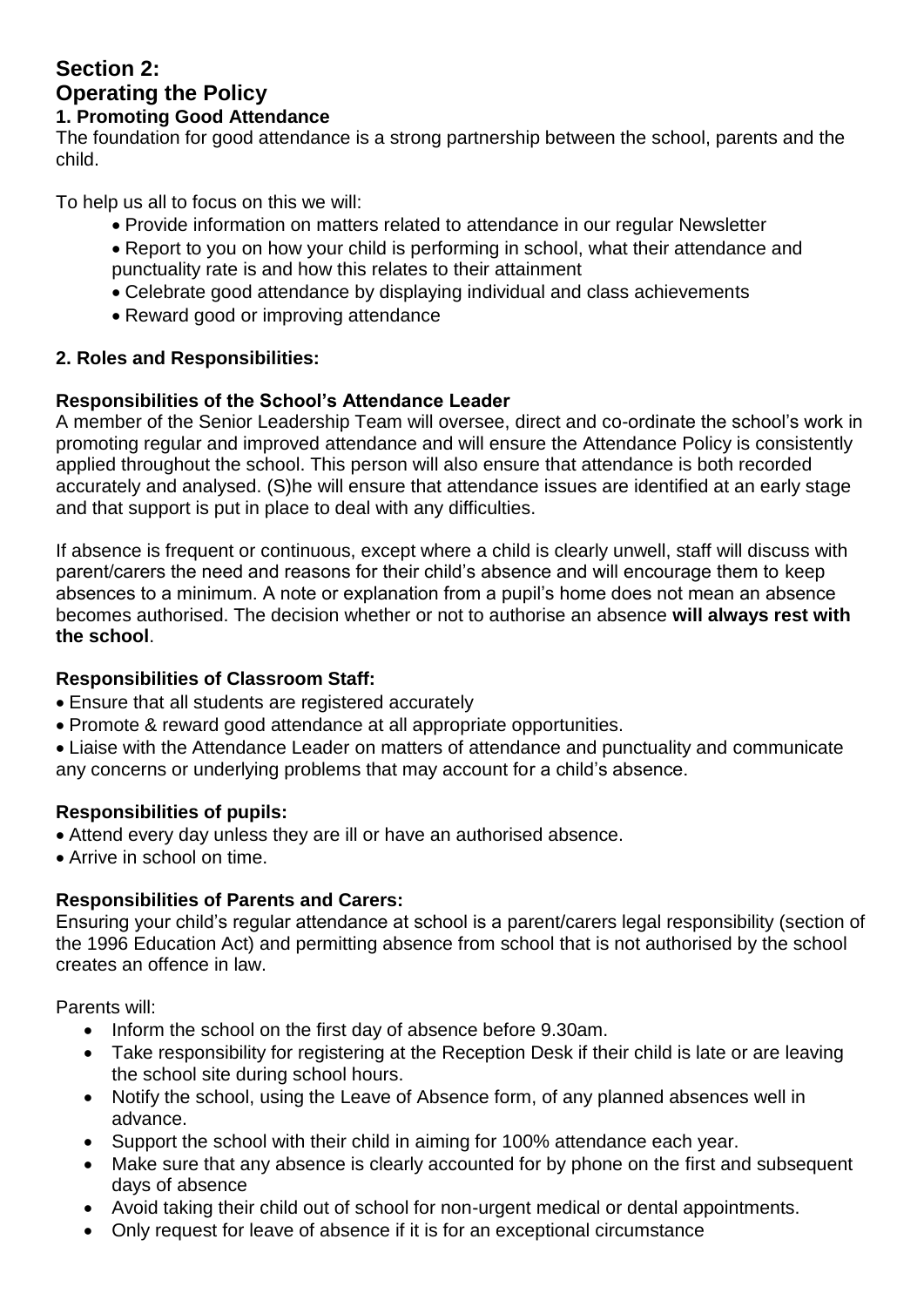# **Section 3**

# **3.1. Recording Attendance**

Legally the register must be marked twice daily. This is once at the start of the school day 9.00am and again for the afternoon session at 1.15pm.

#### **3.2. Lateness /Punctuality**

It is important to be on time at the start of the morning and afternoon school sessions and to lessons. The start of school/lessons are used to give out instructions or organise work. If your child is late they can miss work, time with their class teacher getting vital information, cause disruption to the lesson for others, and can be embarrassing leading to possible further absence.

The school day begins at 8.55am and all **pupils are expected to be in school at this time**. Morning registration opens at 9.00am and closes at 9:10am.

All lateness is recorded daily. This information will be required by the courts, should a prosecution for non-attendance or lateness be necessary

Arrival after the close of registration will be marked as unauthorised absence code 'U' in line with county and Department for Education (DfE) guidance.

This mark shows them to be on site, but is legally recorded as an absence.

• If a pupil is late due to a medical appointment, they will receive an authorised absence coded 'M'. Please be advised that it is usually expected that doctors and dentists appointments are to be made outside of school hours or during school holidays.

Pupils who are consistently late are disrupting not only their own education but also that of the other pupils. On-going and repeated lateness is considered as **unauthorised absence and will be subject to legal action** (see section 6 for further detail).

Parents, guardians or carers of pupils who have patterns of lateness will be contacted to discuss the importance of good time keeping and how this might be achieved. If lateness persists, parents, guardians or carers will be invited to attend the school and discuss the problem and support offered. If support is not appropriate or is declined and a child has 10 or more sessions of unauthorised absence due to lateness recorded in any 10 week period the school or Hampshire County Council will be required to issue parents with a penalty notice in accordance with Hampshire's Code of Conduct for issuing penalty notices for nonattendance (See section 6 of this policy for further detail).

The school day begins at 8.55am and all pupils are expected to be in school at this time. Registers are open at 9.00am and close at 9:10am. A pupil will receive a late mark 'L' if they are not in the classroom when the registers are taken.

Parents are expected to collect their child promptly at the end of the school day. Where late collection is persistent and/or significantly late, the school is obliged to take any uncollected pupil to a place of safety and share concerns as necessary with other agencies.

# **3.3. What to do if my child is absent?**

# **First Day Absence**

A child not attending school is considered a **safeguarding** matter. This is why information about the cause of any absence is always required.

If your child is absent you must:

Contact us as soon as possible on the first day of absence;

• Send a note in on the first day they return with an explanation of the absence - you must do this even if you have already telephoned us;

Or, you can call into school and report to reception.

If your child is absent we will: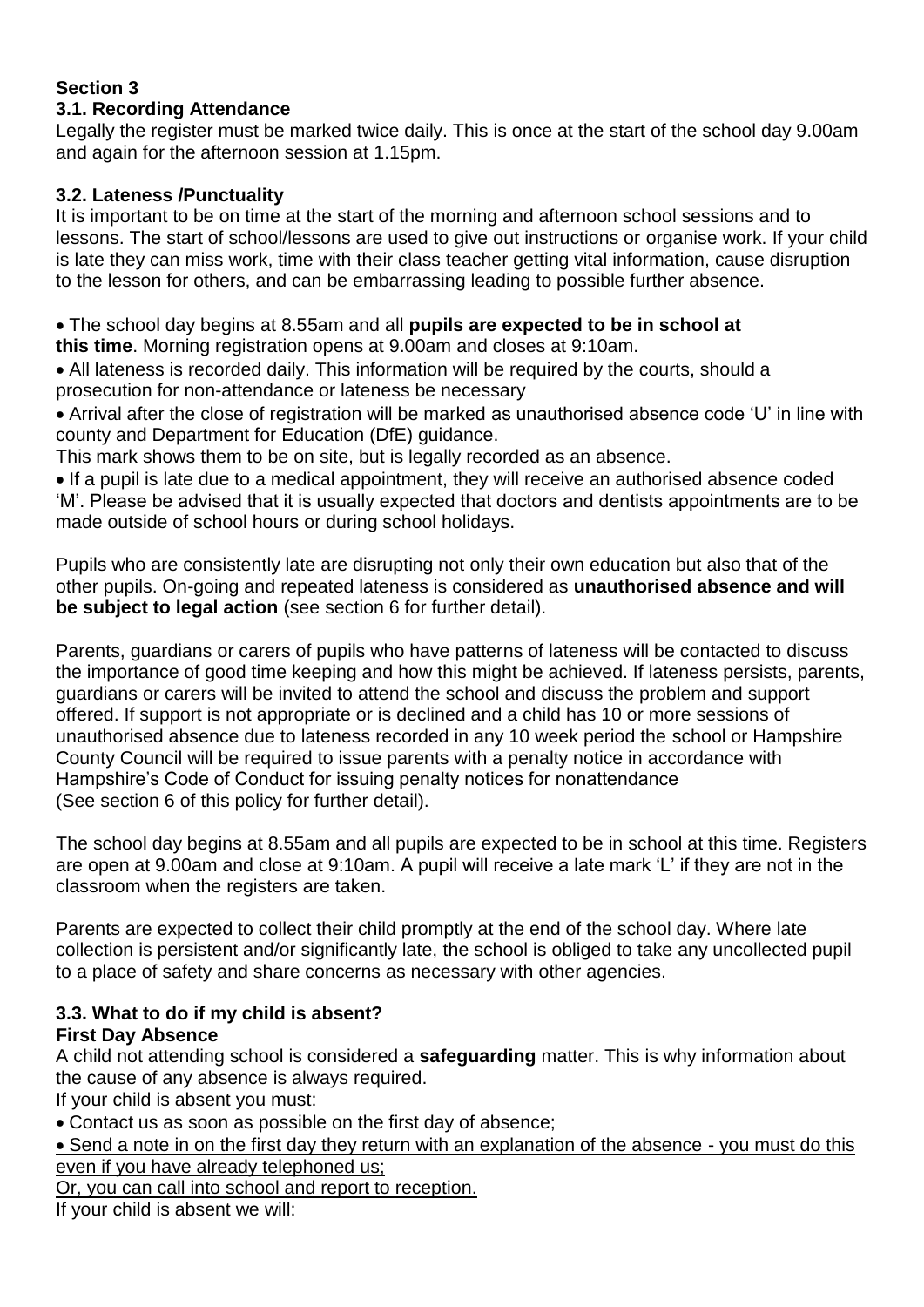- Telephone or text you on the first day of absence if we have not heard from you; *This is because we have a duty to ensure your child's safety as well as their regular school attendance*
- Invite you in to discuss the situation with our Attendance Officer if absences persist:
- Refer the matter to the Hampshire's Attendance Legal Panels if absence is unauthorised and falls below 90%.

If absence falls below 90% through persistent illness, you may be required to join the Arnewood Health and Well-Being Programme where you will be required to gain a doctors' authorisation for any further health related absence from school.

# **Third Day Absence**

Please Note: If your child is not seen and contact has not been established with you or any of the named parent/carers after three days of absence the school is required to start a child missing in education procedures as set down by Hampshire County Council Guidance. We will make all reasonable enquires to establish contact with parents and the child including making enquires to known friends and wider family.

#### **Ten Day's Absence**

We have a legal duty to report the absence of any pupils who is absent without an explanation for 10 consecutive days. If the child is not seen and contact has not been established with the named parent/carer then the Local Authority is notified that the child is 'at risk of missing'. Children's Services Staff will visit the last known address and alert key services to locate the child. So help us to help you and your child by making sure we always have an up to date contact number. There will be regular checks on telephone numbers throughout the year.

# **Continued or Ongoing Absence**

Absence for whatever reason disadvantages a child by creating gaps in his or her learning. Research shows these gaps affect attainment when attendance falls below 95%. As such we monitor all absence thoroughly and all attendance data is shared with the Local Authority and the Department for Education. If your child has had absence and their attendance level is falling towards 90% we will contact you and depending on the reasons for the absence will contact you to inform you that your child is on the 'at risk' register and their attendance will be monitored by the attendance officer in school.

If your child misses 10% (3 weeks / sessions ) or more schooling across the school year for whatever reason they are defined as **persistent absentees.** 

Children at this school are dependent on their parents/carers, who are responsible for their level of attendance and punctuality.

# **Section 4:**

#### **Request for Leave of Absence:**

Amendments to school attendance regulations were updated and enforced from September 2013: **(Pupil registration) (England) regulations state that Headteachers may not grant any leave of absence during term time unless there are exceptional circumstances.** It is important to note that Headteachers can determine the length of the authorised absence as well as whether absence is authorised at all. The fundamental principles for defining 'exceptional' are rare, significant, or unavoidable which means the event could not reasonably be scheduled at another time. **There are no rules on this** as circumstances vary from school to school and family to family. There is however, no legal entitlement for time off in school time to go on holiday **and in the majority of cases holiday will not be authorised.** Parents/Carers wishing to apply for leave of absence need to fill in an application form available from the school office or can be downloaded from the school's website in advance and before making any travel arrangements. If term time leave is taken without prior permission from the school, the absence will **be unauthorised** and if the number of sessions \*6-absent hits the thresholds set down in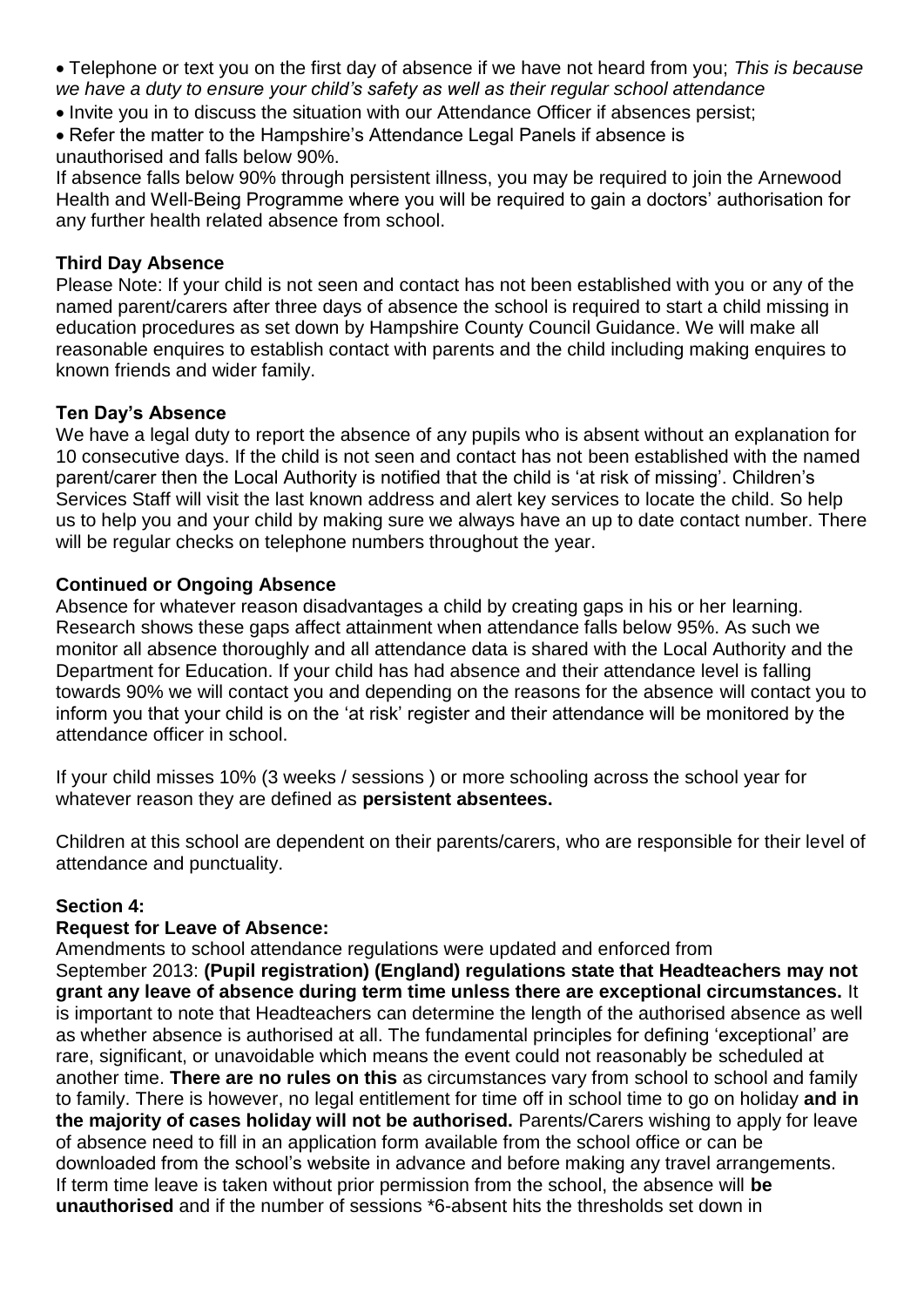Hampshire's Code of Conduct parent/carers will be issued with a fixed-penalty fine, or other legal action in accordance the code (see section 6 for detail).

# **Taking holidays in term time will affect your child's schooling as much as any other absence and we expect parents to help us by not taking children out during school time.**

# **Section 5:**

# **Understanding types of absence:**

Pupils are expected to attend school every day for the entire duration of the academic year, unless there is an *exceptional reason* for the absence. There are

two main categories of absences:

- Authorised Absence: is when the school has accepted the explanation offered as satisfactory justification for the absence, or given approval in advance for such an absence. If no explanation is received, absences cannot be authorised.
- Unauthorised Absence: is when the school has not received a reason for absence or has not approved a child's leave absence from school after a parent's request.

This includes:

- parents giving their children permission to be off school unnecessarily such as for shopping, birthdays, to look after siblings
- truancy before or during the school day
- absences which have not been explained

A school can, if needed, change an authorised absence to an unauthorised absence and vice versa if new information is presented. Any changes will be communicated to parents/carers. An example of this would be where a parent states a child is unwell but on return to school there is evidence they have been on holiday.

# **Section 6:**

# **Penalty Notices for Non Attendance and other Legal Measures:**

In Education law, parents/carers are committing an offence if they fail to ensure the regular attendance of their child of compulsory school age at the school at which the child is registered, unless the absence has been authorised by the school.

# **Legal Measures for tackling persistent absence or lateness**

Hampshire Schools and Hampshire County Council will use the full range of legal measures to secure good attendance. Legal measures will only be considered through a referral to Hampshire's Attendance Legal Panels where:

# 1. **The child or family do not require the support from any agency to improve the attendance**

#### 2. **The child has 10 or more sessions of unauthorised absence and parents are complicit in the child's absence.**

The following legal measures are for pupils of compulsory school age who are registered at a school**:**

- Parenting contracts set at Education Planning Meetings
- Parenting orders

For extended leaves of absence see guidance

- Penalty notices
- Education Supervision Orders
- Prosecution

#### **Legal Measures for absence taken when the headteacher has declined parent/carers request for leave of absence**

Where a pupil has unauthorised absence due to either:

1. non approval of a parent/carer's request for leave of absence or

2. a holiday that has been taken without permission and the unauthorised absence is for 10 or more sessions (5 days) in any 100 possible school sessions (50 days) then a penalty notice for non-attendance will be issued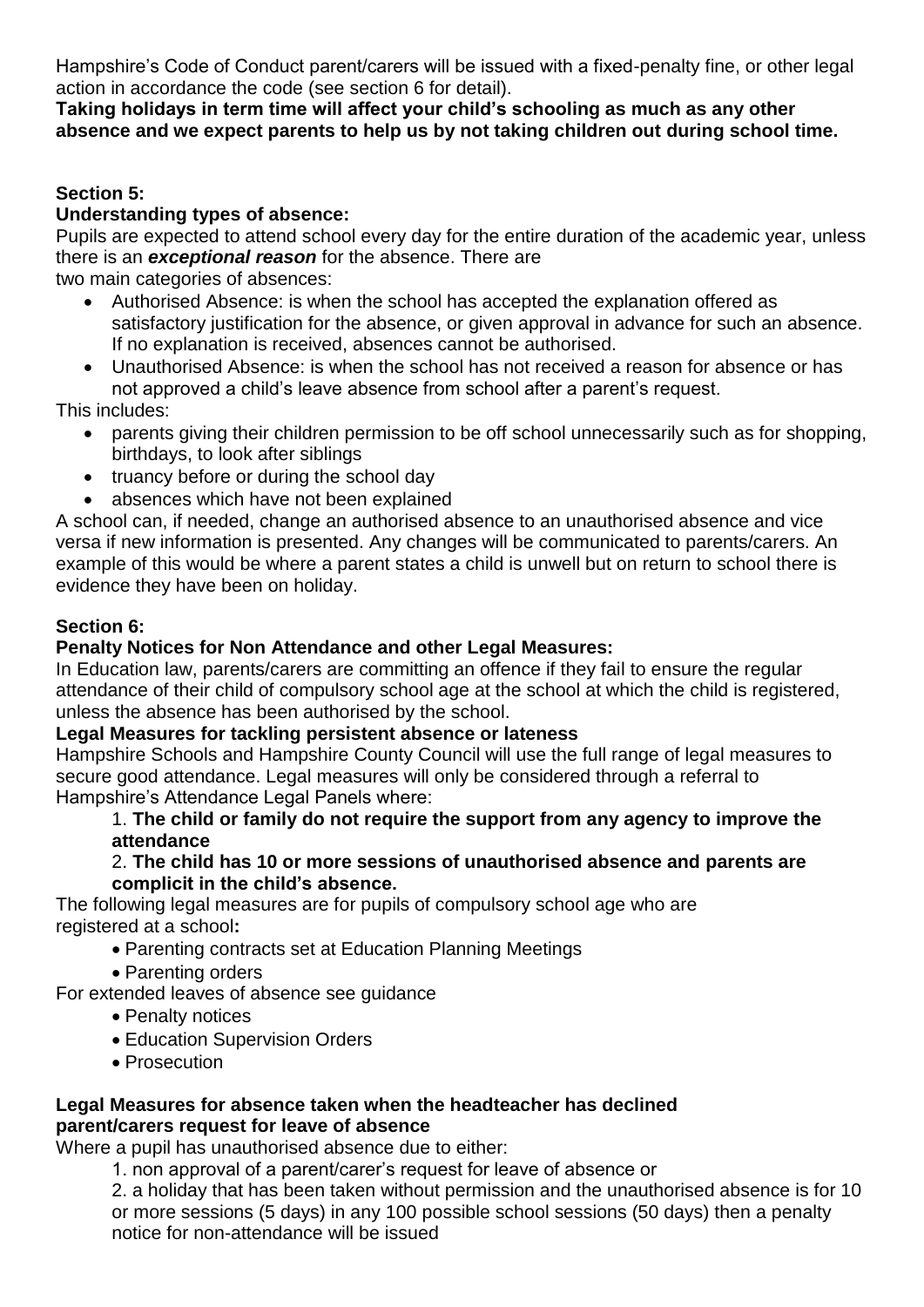Where a child has **unauthorised absence** the school must enforce Hampshire' s Code of Conduct for issuing Penalty Notices or follow its guidance on other Legal Measures for Non-Attendance. The Code of Conduct is a statutory document that ensures that powers for legal sanctions are applied consistently and fairly across all schools and their families within the authority. A copy is available from

http://www3.hants.gov.uk/education/hias/learning-behaviour-attendance/attendance-guidanceforparents/possible-penalties.htm

#### The code of conduct states that:

Schools or Hampshire Local Authority will issue a Penalty Notice for any unauthorised absence where the pupil has been:

- absent for 10 or more half-day sessions (five school days) of unauthorised absence during any 100 possible school sessions – these do not need to be consecutive
- persistently late (coded *U*) for up to 10 sessions (five days) after the register has closed persistently late before the close of the register (coded *L*), but the school has met with parents and has clearly communicated that they will categorise as unauthorised any further lateness (code *O*), and where the threshold of 10 sessions (five days) has been met
- absent for any public examinations of which dates are published in advance

absent for any formal school assessments, tests or examinations where the dates have been published in advance unless the issuing of a Penalty Notice would with other intervention strategies in place or other sanctions already being processed.

**If a child's unauthorised absence meets any of the above criteria and the family or child do not require any agency support to improve the attendance then a single Penalty Notice is issued for either:**

**1. 10 sessions of unauthorised absence or lateness in any 10 week school period** 2. **1 or more sessions of unauthorised absence during a public exam, formal school assessment of testing where dates are published in advance.**

Parents and Carers will be warned of the likelihood of a penalty notice being issued for unauthorised absence either via a letter, through the leave of absence request form, or through the schools attendance policy and website. The penalty notice is a fine that is issued to each parent/carer who condoned (or was responsible for the child) during the period of unauthorised absence for which the fine has been issued.

For each case of unauthorised absence the school or Hampshire County Council will decide whether a Penalty Notice is issued **to one or more parent/carers** for each child. **N.B** This could mean four penalty notices for a family with two siblings both with unauthorised absence for holiday i.e. one PN for each child to each parent.

Each penalty notice carries a fine of £60 if paid within 21 days of the penalty notice being posted. If the fine is not paid within 21 days the Penalty is automatically increased to £120 if paid within 28 days. If the fine remains unpaid the Hampshire County Council will consider prosecution for the non-attendance. Payment methods are detailed on the Penalty Notices themselves. Penalties are to be paid to Hampshire County Council and revenue resulting from payment of Penalties is used by the County Council to help cover the costs of issuing Penalty Notices and/or the cost of prosecuting recipients who do not pay.

For further information parents/carers can request a leaflet from their school and should visit Hampshire County Councils website at: http://www3.hants.gov.uk/education/hias/learning-behaviour-attendance/attendance-guidanceforparents/possible-penalties.htm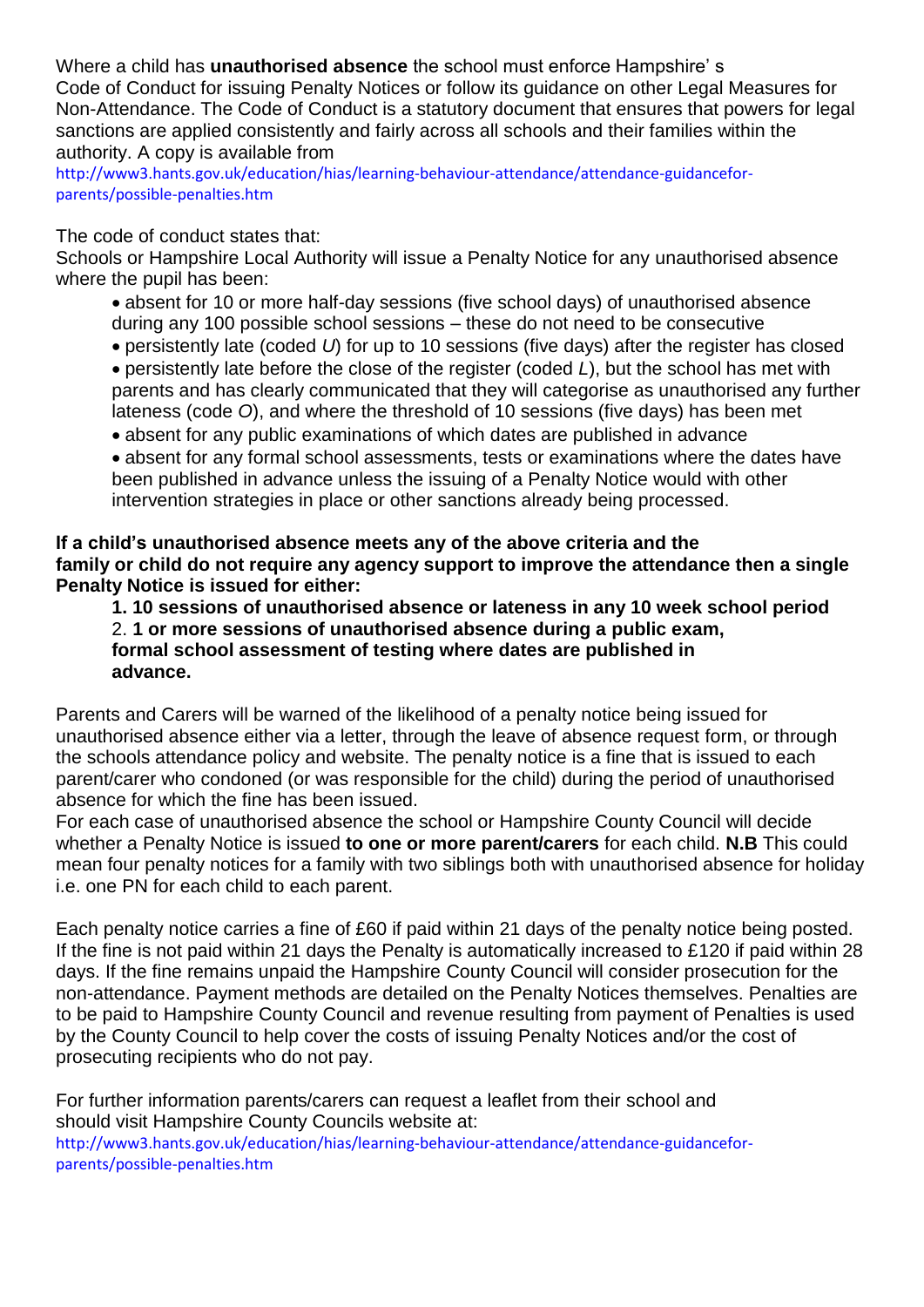# **Section 7:**

# **7.1 Leavers**

If your child is leaving our school, other than when transferring to the next school, parents are asked to:

**1.** Give the attendance officer comprehensive information about their plans including any date of a move and your new address and telephone numbers, your child's new school and the start date when known. This should be submitted to our school in writing

**2.** If pupils leave and we do not have the above information, then your child is considered to be a 'Child Missing in Education'. This requires schools and Local Authorities to then carry out investigations to try and locate your child, which includes liaising with Children's Services, the Police and other agencies. By giving us the above information, these investigations can be avoided.

# **7.2 Absence through child participation in Public Performances, including theatre, film or TV work & Modelling**.

Parents of a child performer can seek leave of absence from school for their child to take part in a performance. They must contact the Headteacher to discuss the nature and frequency of the work, whether the child has a valid performance licence and whether education will be provided by the employer during any future leave of absence. Any absence recorded as part of a child's participation in a public performance is recorded as C an authorised absence.

# **7.3 Absence through competing at regional, county or national level for Sport**.

Parents of able sportsmen and women can seek leave of absence from school for their child to take part in a regional, county, national and international events and competitions. It is however, down to the headteacher's discretion whether to authorise this and they will wish to discuss with you the nature and frequency of the absence and how learning will continue if absence occurs. Permission for your child to leave early or arrive late to attend coaching and training sessions are also at the discretion of the headteacher and are not likely to be approved if it is a regular event, unless the sports club or association are providing an education tutor as part of their coaching.

# **7.4 Gypsy Roma Traveller Showman and Showman families**

Absence of a child from a traveller family that has left the area may be authorised if the absence is for **work purposes only** and it is believed that the family intends to return. To ensure the continuity of learning for Traveller children, dual registration is allowed. That means that a school cannot remove a Traveller child from the school roll while they are travelling. When the Traveller is away the home school holds the place open and records the absence as authorised through the T code. Distance Learning packs for traveller children are not an alternative to attendance at school. *Please note pupils must have attended 200 sessions in a rolling 12month period to be able to request leave for work purposes Further support & Guidance is available from Hampshire's EMTAS Service*

#### **Section 8 Record preservation**

School registers are legal documents. We will ensure compliance with attendance regulations by keeping attendance records for at least 3 years. Computer registers will be preserved as electronic back-ups or microfiche copies.